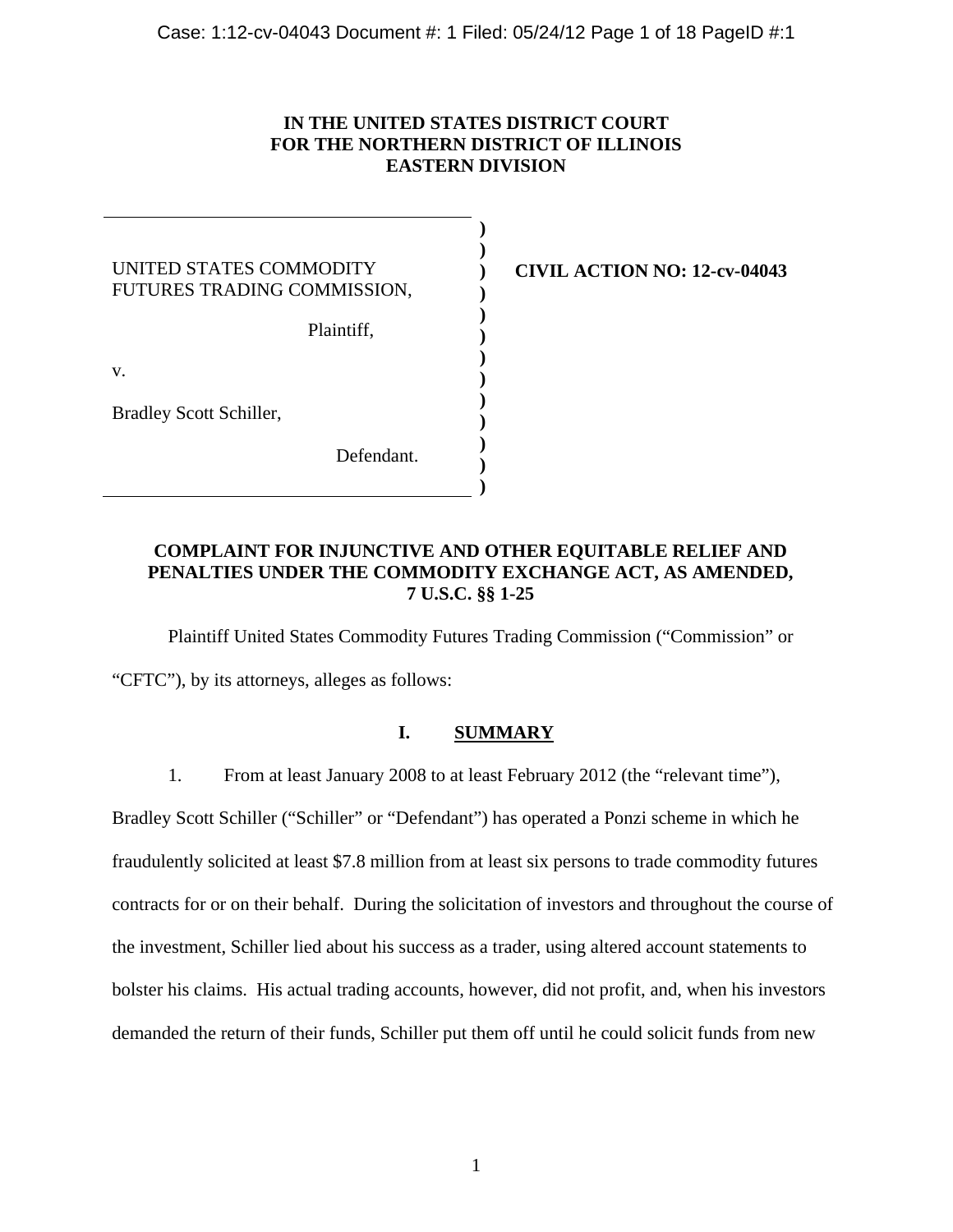#### Case: 1:12-cv-04043 Document #: 1 Filed: 05/24/12 Page 2 of 18 PageID #:2

investors. Schiller then used much of the funds he obtained from the new investors to pay back his old investors.

2. Throughout the relevant time, Schiller lived a life of luxury, purchasing expensive automobiles and a pricy, high-rise condominium, all of which he attributed to the fruits of his trading. In reality, since at least January 2008, Schiller's commodity futures trading resulted in net losses of approximately \$1.6 million, while he supported a lavish lifestyle with investors' funds, not the proceeds of his trading.

3. Of the at least \$7.8 million Schiller received since January 2008, Schiller deposited only approximately \$3.7 million into commodity futures trading accounts at three separate registered futures commission merchants ("FCMs"). Of the \$3.7 million deposited into trading accounts, Schiller lost approximately \$1.6 million in trading in these accounts and withdrew over \$2.1 million, leaving near zero balances in the accounts. Schiller used the \$4.1 million not deposited into trading accounts and the \$2.1 million he withdrew from the trading accounts for his personal benefit, using at least \$3.25 million to re-pay two of the early investors and the rest to pay Schiller's personal expenses. Schiller owes four of his investors at least \$4.35 million.

4. As his scheme evolved, Schiller created and distributed false account statements in order to persuade prospective and current investors to transfer funds to Schiller. Schiller used his own computer to alter trading account statements from registered FCMs to create the appearance that 1) Schiller maintained multiple trading accounts at the FCM; 2) Schiller maintained at least one account for the benefit of a particular investor; and 3) the total equity balance in trading accounts ranged from \$500,000 to over \$8 million.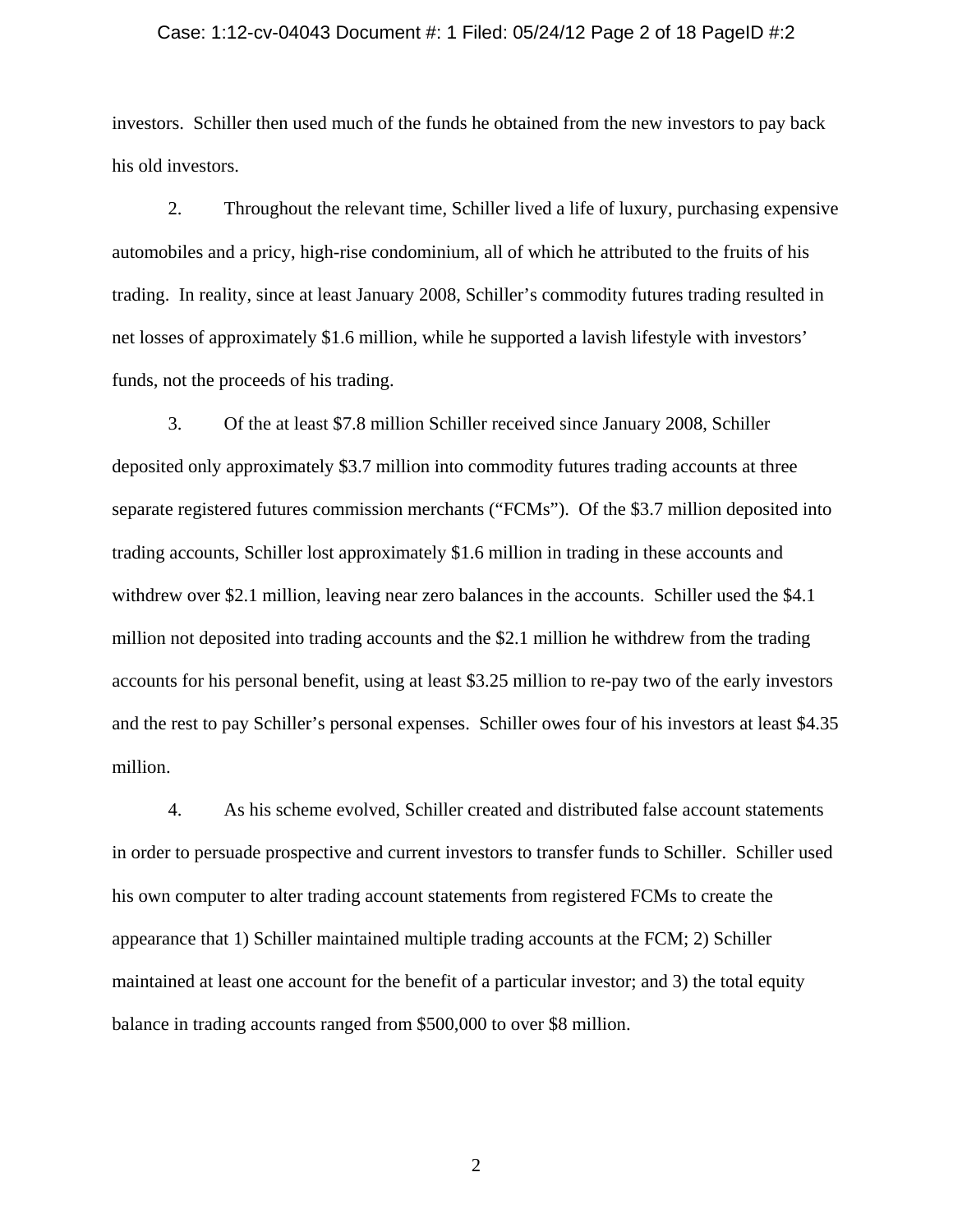## Case: 1:12-cv-04043 Document #: 1 Filed: 05/24/12 Page 3 of 18 PageID #:3

5. As a result of the conduct described above and the conduct further described herein, Schiller has engaged, is engaging or is about to engage in conduct in violation of the Commodity Exchange Act ("Act"), 7 U.S.C. §§ 1 *et seq*. (2006 and Supp. 2009), as amended by the Dodd-Frank Wall Street Reform and Consumer Protection Act of 2010, Pub. L. No. 111-203, Title VII (the Wall Street Transparency and Accountability Act of 2010) ("Dodd-Frank Act"), §§ 701-774 (enacted July 16, 2010), to be codified at 7 U.S.C. §§ 1 *et seq*., and Commission Regulations, 17 C.F.R. §§ 1 *et seq*., (2011). In particular, Schiller has violated the anti-fraud provisions of the Act, Sections  $4b(a)(2)(i)$ -(iii), 7 U.S.C. §  $6b(a)(2)(i)$ -(iii) (2006), with respect to acts committed before June 18, 2008 and Sections  $4b(a)(1)(A)-(C)$  of the Act, as amended, to be codified at 7 U.S.C. §§ 6b(a)(1)(A)-(C) with respect to acts committed on or after June 18, 2008, Section 4o(1) of the Act, 7 U.S.C. §§ 6o(1) (2006), Section 6(c)(1) of the Act, as amended, to be codified at 7 U.S.C. § 9, and Regulation 180.1(a), 17 C.F.R. § 180.1(a) (2011) with respect to acts committed on or after August 15, 2011.

6. Accordingly, pursuant to Section 6c of the Act, 7 U.S.C. § 13a-l (2006), the Commission brings this action to enjoin Schiller's unlawful acts and practices and to compel his compliance with the Act. In addition, the Commission seeks civil monetary penalties and remedial ancillary relief, including, but not limited to, trading and registration bans, restitution, disgorgement, pre- and post-judgment interest, and such other relief as the Court may deem necessary and appropriate.

7. Unless restrained and enjoined by this Court, Schiller is likely to continue to engage in the acts and practices alleged in this Complaint and similar acts and practices, as more fully described below.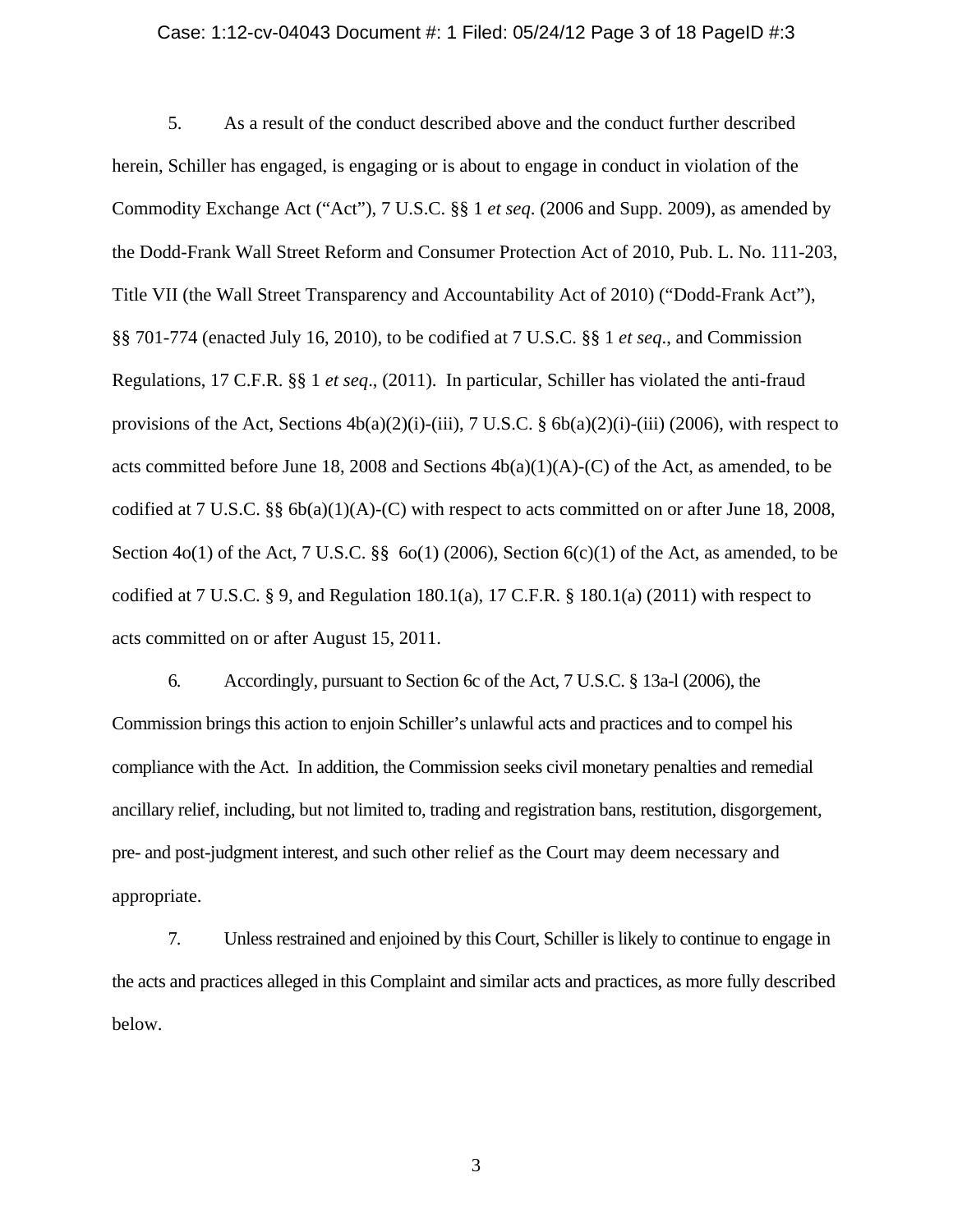## **II. JURISDICTION AND VENUE**

8. The Commission has jurisdiction over the conduct and transactions at issue in this case pursuant to Section 6c of the Act, 7 U.S.C. § 13a-l(a) (2006). Section 6c(a) of the Act, 7 U.S.C. § 13a-l(a), authorizes the Commission to seek injunctive relief in district court against any person whenever it shall appear to the Commission that such person has engaged, is engaging, or is about to engage in any act or practice constituting a violation of the Act or any rule, regulation, or order thereunder.

9. Venue properly lies with this Court pursuant to Section 6c(e) of the Act, 7 U.S.C. § 13a-1(e) because (i) Schiller resides in this District, (ii) the transactions, acts, practices, and courses of business alleged to have violated the Act occurred, are occurring, and/or are about to occur within this District, and (iii) victims of these violations are found in, inhabit, and/or reside in this District.

# **III. PARTIES**

10. Plaintiff **U.S. Commodity Futures Trading Commission** is an independent federal regulatory agency that is charged by Congress with the administration and enforcement of the Act, (2006 and Supp. 2009), as amended by the Dodd-Frank Act, to be codified at 7 U.S.C. §§ 1 *et seq*., and the Regulations promulgated thereunder, 17 C.F.R. §§1.1 *et seq.* (2011).

11. Defendant **Bradley Scott Schiller** is thirty-six years old and resides in Chicago, Illinois. Schiller was registered with the Commission as a floor broker from February 1996 to December 2003.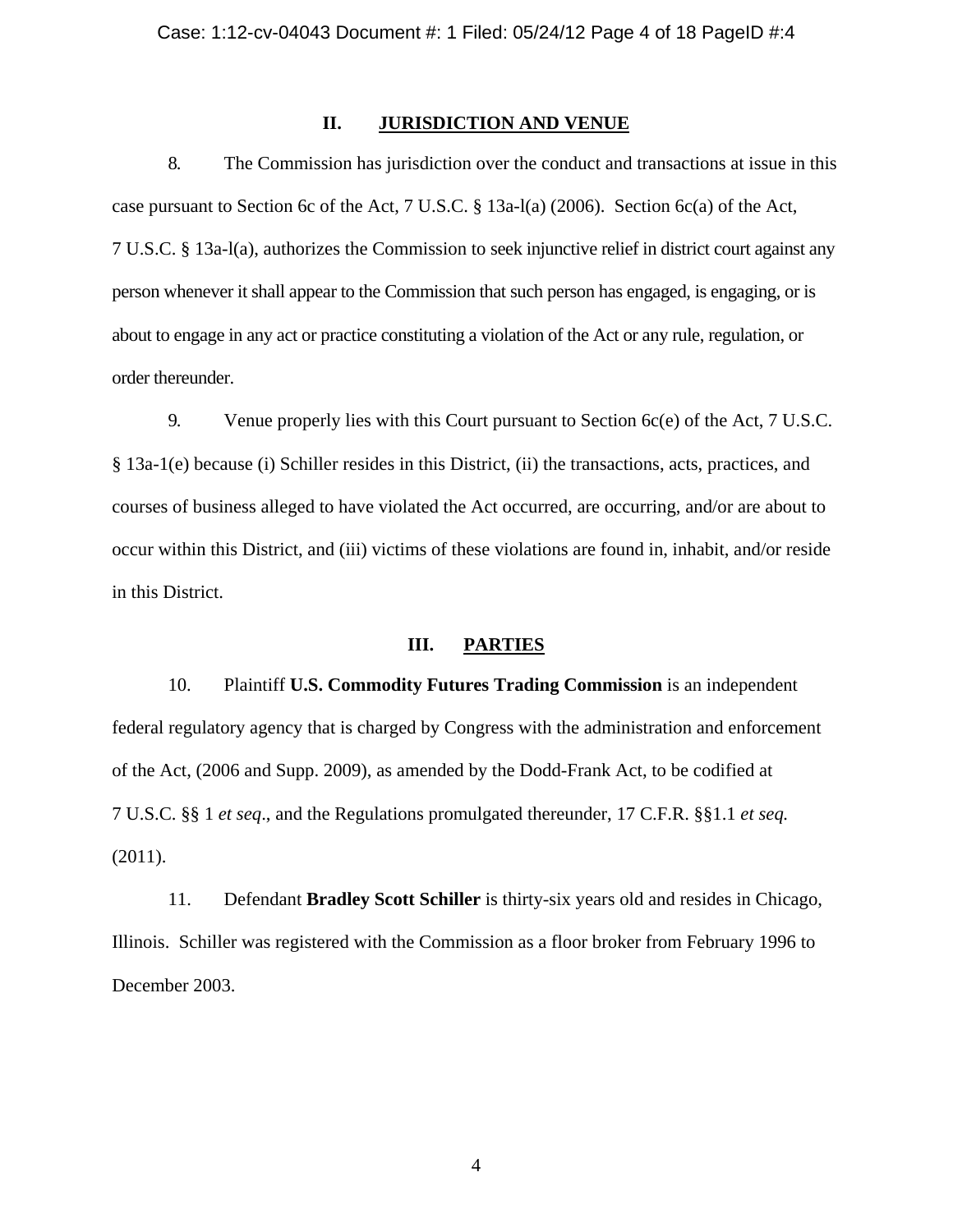# **IV. FACTS**

## **A. Schiller's Solicitation**

12. From at least as early as January 2008, Schiller solicited and accepted at least \$7.8 million from at least six investors to trade managed commodity futures accounts for or on their behalf and either share the profits or provide a fixed rate of return.

13. On information and belief, Schiller signed promissory notes with at least three investors whereby Schiller promised to pay the investors a fixed rate of return of 13% per annum, one promissory note whereby Schiller promised to pay the investors a fixed rate of return of 20% per annum, and one promissory note where one investor was promised a fixed rate of return of 13% per annum for a term of two years.

14. On at least four occasions, Schiller or the investor created a limited liability company ("LLC") in connection with the investor agreement. Then, Schiller told investors that he opened trading accounts in the name of the LLC and deposited the investor's funds in that account. In fact, Schiller opened only one of the trading accounts as represented.

15. In July 2009, Schiller opened a trading account in the name of an LLC pursuant to an agreement with an investor. On August 7, 2009, Schiller deposited \$500,000 into that account. The account experienced net trading losses of more than \$43,000 during the next two weeks. On August 20, 2009, Schiller withdrew \$435,000, leaving a balance of approximately \$21,000, and ceased trading the account. By October 15, 2009, Schiller consumed these funds in cash withdrawals or to pay trading fees assessed to the account.

16. Other than the one LLC account mentioned above, Schiller only opened trading accounts in his name and the names of his family members. In June 2011, Schiller opened a trading account in his wife's name and obtained a power of attorney over that account allowing him to direct the trading of the account.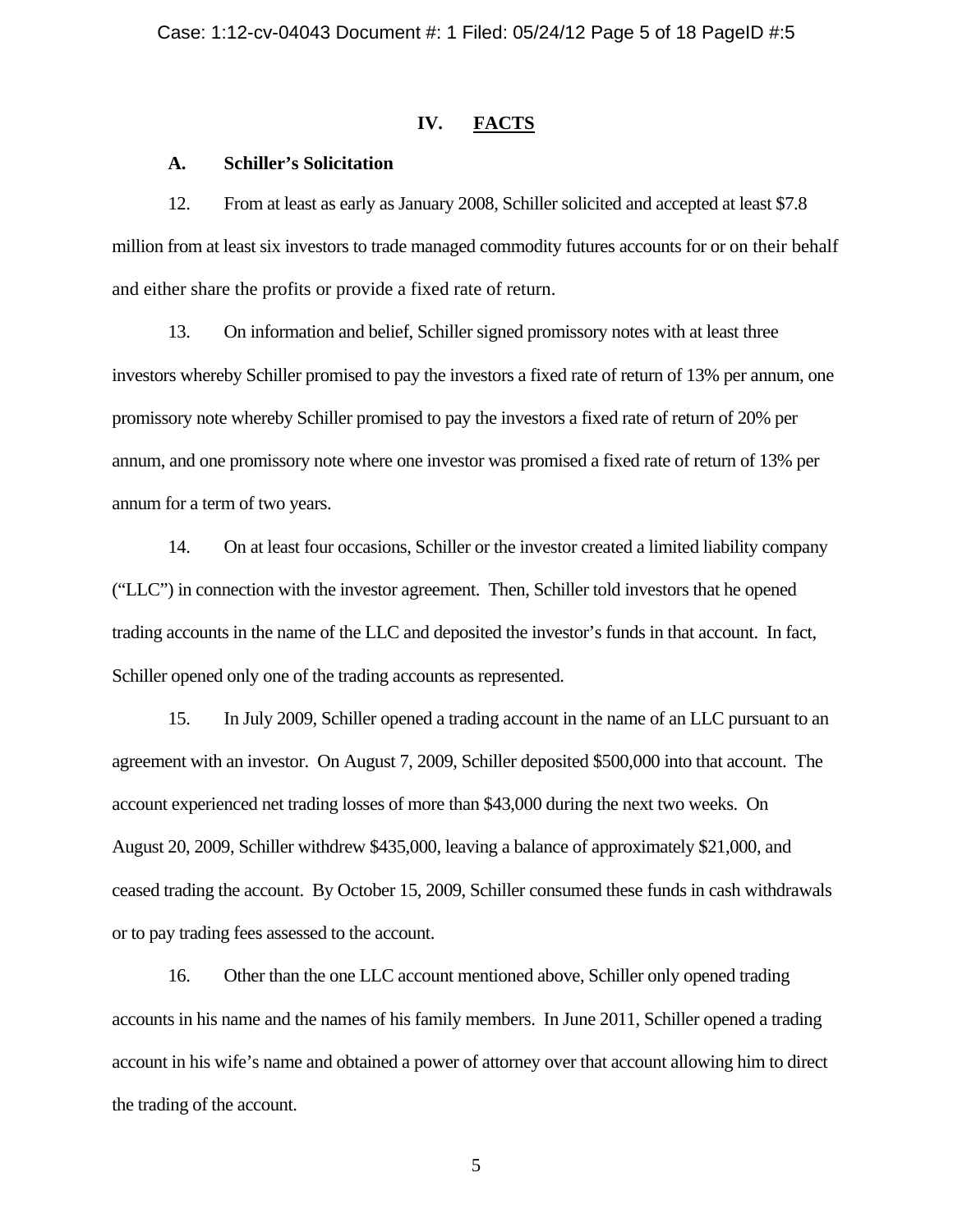#### Case: 1:12-cv-04043 Document #: 1 Filed: 05/24/12 Page 6 of 18 PageID #:6

17. In soliciting investors, Schiller claimed to be a profitable commodity futures trader who made consistently large profits.

18. The investors relied on Schiller's representations when deciding whether to initially invest, and when deciding to transfer additional funds to Schiller.

19. For example, in approximately April or early May 2011, Schiller told at least one prospective investor that he successfully, and profitably, traded commodity futures for himself and others. In a face to face meeting, Schiller showed the prospective investor bank statements depicting large balances in his account that Schiller said was the result of his commodity futures trading and two Internal Revenue Service Form 1099-Bs reflecting aggregate trading profits of over \$911,000 for the 2009 calendar year and \$1.6 million for the 2010 calendar year. Schiller also provided this prospective investor with trading account statements that depicted profitable futures trading and balances in excess of \$2 million in Schiller's own personal trading account, as well as profitable trading in a trading account in the name of an LLC managed by Schiller. As a result, the investor transferred \$125,000 to Schiller to trade commodity futures contracts.

20. In reality, in May 2011, Schiller maintained only one personal trading account, and it had a month end balance of negative \$915. He managed no accounts in the name of the LLC.

21. As explained above in paragraph 19, in order to further his fraud and entice investors to deposit funds with Schiller to trade commodity futures contracts, Schiller distributed commodity futures trading statements in Schiller's own name and in the name of an LLC managed by Schiller showing profitable trading and large equity balances in excess of \$2 million.

22. These statements were fictitious. In reality, there were no such trading accounts in the name of the LLC and no such balances. Schiller's personal accounts never had an aggregate balance over \$980,000, which occurred in November 2008, after large deposits were transferred into an FCM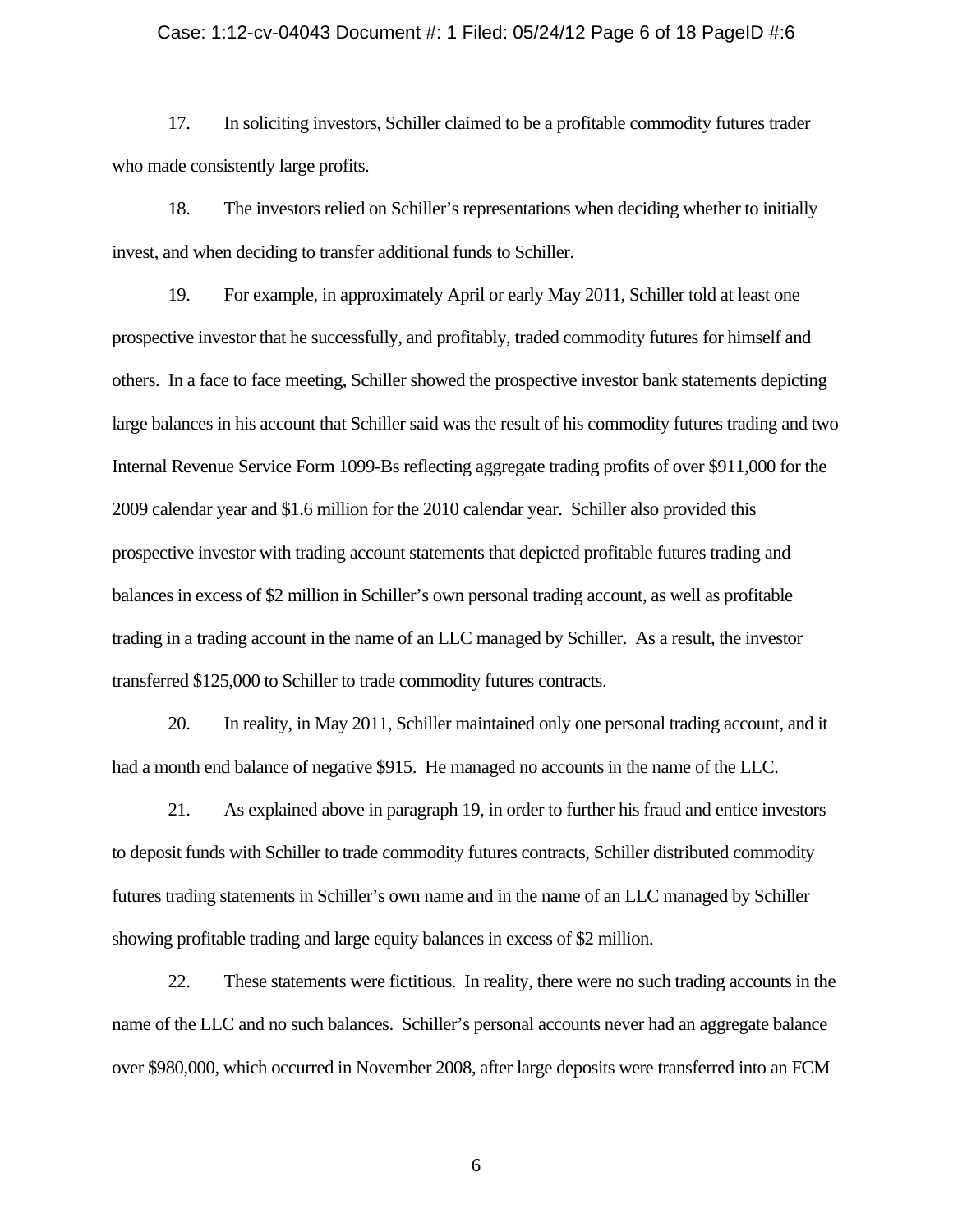#### Case: 1:12-cv-04043 Document #: 1 Filed: 05/24/12 Page 7 of 18 PageID #:7

account. Schiller's trading account experienced net trading losses of over \$800,000 from January 2008 to November 2008.

23. During the relevant time, Schiller's trading resulted in net losses of approximately \$1.6 million. Throughout the investment, Schiller reported profitable trading to the investors and failed to disclose trading losses.

24. Schiller knew he was not a profitable commodity futures trader and failed to inform investors of his trading record. On May 18, 2011, Schiller sent an email to an attorney for an investor that admitted that he had no funds to pay the investor as promised and explained that he couldn't keep his trading losses "covered up."

25. On information and belief, Schiller has repaid two investors at least \$3.25 million using funds obtained from subsequent investors. At least four investors are still owed at least \$4.55 million.

## **B. Misappropriation**

26. Schiller misrepresented how investor's funds would be used. Since January 2008, despite representing that the total amount of investor funds would be deposited into commodity futures trading accounts, Schiller deposited only approximately \$3.7 million of the approximately \$7.8 million received from investors into commodity futures trading accounts at three separate FCMs, leaving \$4.1 million not deposited.

27. During the relevant time, Schiller's commodity futures trading resulted in net trading losses of approximately \$1.6 million. Schiller withdrew approximately \$2.1 million from the trading accounts.

28. Of the \$6.4 million that Schiller did not deposit into trading accounts or withdrew from trading accounts, Schiller used approximately \$3.25 million to repay two early investors and the rest to pay Schiller's personal debts, including personal loans, mortgage payments,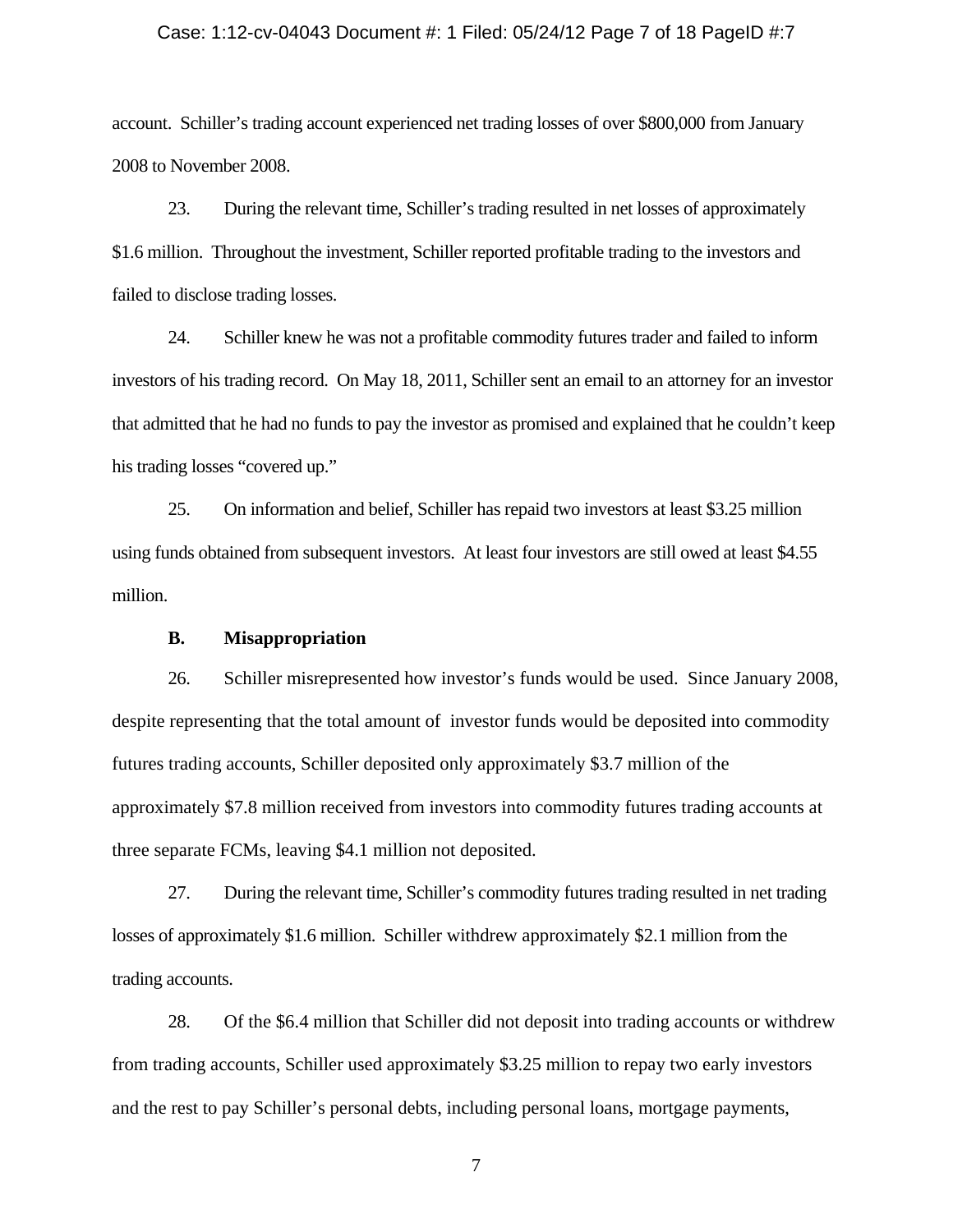#### Case: 1:12-cv-04043 Document #: 1 Filed: 05/24/12 Page 8 of 18 PageID #:8

luxury car payments and credit card payments. At least four investors did not know Schiller was using their funds to repay earlier investors or for his personal expenses, and did not approve any such payments.

## **C. False Account Statements**

29. In order to hide the fraud, Schiller provided investors via email or in-person, often monthly, with commodity futures trading account statements showing profitable commodity futures trading and large equity balances ranging from \$500,000 to over \$8 million in accounts in his own name and in the name of an LLC. These statements were fictitious. In reality, no such balances existed in Schiller's accounts and the one LLC account identified in paragraph 15 never had a balance greater than \$579,000, which occurred on or about August 11, 2009.

30. For example, in June 2010, Schiller distributed trading account statements for three individual trading accounts in his own name and one account in the name of an LLC to an investor via email. The statements showed that Schiller experienced profitable trading in one individual account with a balance of over \$650,000, two individual accounts maintained balances of \$1.5 million each, and the LLC account with a balance of \$2.5 million. In reality, Schiller maintained one trading account in his own name that was unprofitable in June 2010, and had a month end balance of approximately \$1,400.

31. On February 9, 2012, Schiller emailed another investor trading account statements representing the daily trading and equity balances for four separate trading accounts, including one joint account in the investor's name, for February 8, 2012 with balances ranging from approximately \$250,000 to \$2.325 million. In reality, the only funded trading account that Schiller controlled on February 8, 2012 was an account in the name of his wife. The ending equity balance of that account on February 8, 2012 was approximately \$105.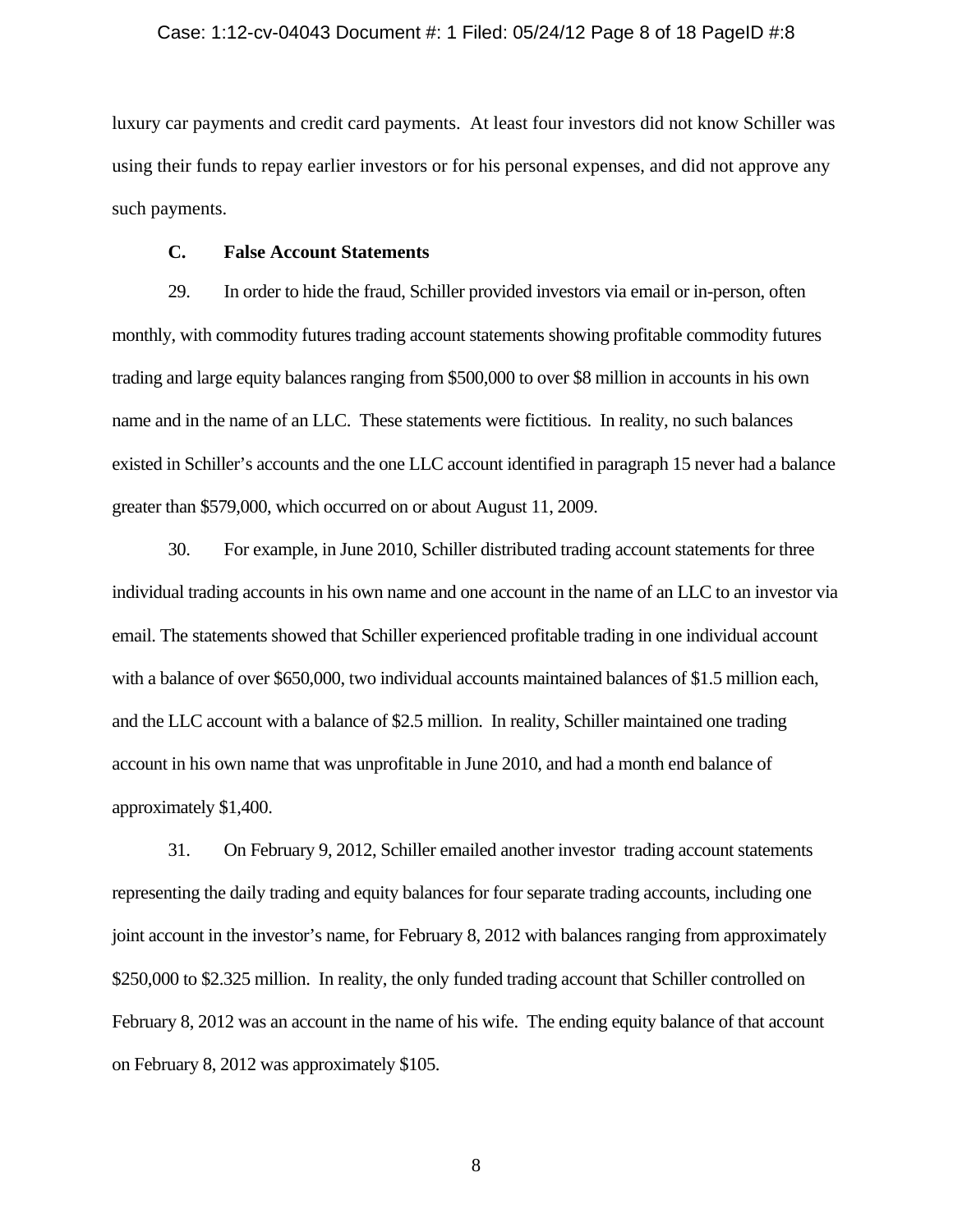## Case: 1:12-cv-04043 Document #: 1 Filed: 05/24/12 Page 9 of 18 PageID #:9

32. Schiller engaged in the acts described above while acting as a commodity trading

advisor in that he was in the business of advising others as to the value of or advisability of trading in any contract of sale of a commodity for future delivery made or to be made on or subject to the rules of any contract market in exchange for either sharing or keeping the profits in Schiller's trading accounts.

33. Schiller engaged in the acts and practices described above knowingly or with reckless disregard for the truth.

# **V. VIOLATIONS OF THE COMMODITY EXCHANGE ACT AND REGULATIONS COUNT I**

# **Violations of Sections 4b(a)(2)(i)-(iii) of the Act: Fraud in Connection with Commodity Futures Contracts (Acts Occurring Prior to June 18, 2008)**

34. The allegations set forth in paragraphs 1 through 33 are re-alleged and incorporated herein by reference.

35. Prior to being amended by the CRA, Section  $4b(a)(2)(i)$ -(iii) of the Act, 7 U.S.C. § 6b(a)(2)(i)-(iii) (2006), made it unlawful for any person: (i) to cheat or defraud or attempt to cheat or defraud; (ii) willfully to make or cause to be made to such other person any false report or statement thereof, or willfully to enter or cause to be entered for such person any false record thereof; or (iii) willfully to deceive or attempt to deceive by any means whatsoever other persons, in or in connection with any order to make, or the making of, any contract of sale of any commodity for future delivery made, or to be made, for or on behalf of such other persons if such contract for future delivery is or may be used for (A) hedging any transaction in interstate commerce in such commodity, or the products or byproducts thereof, or (B) determining the price basis of any transaction in interstate commerce in such commodity, or (C) delivering any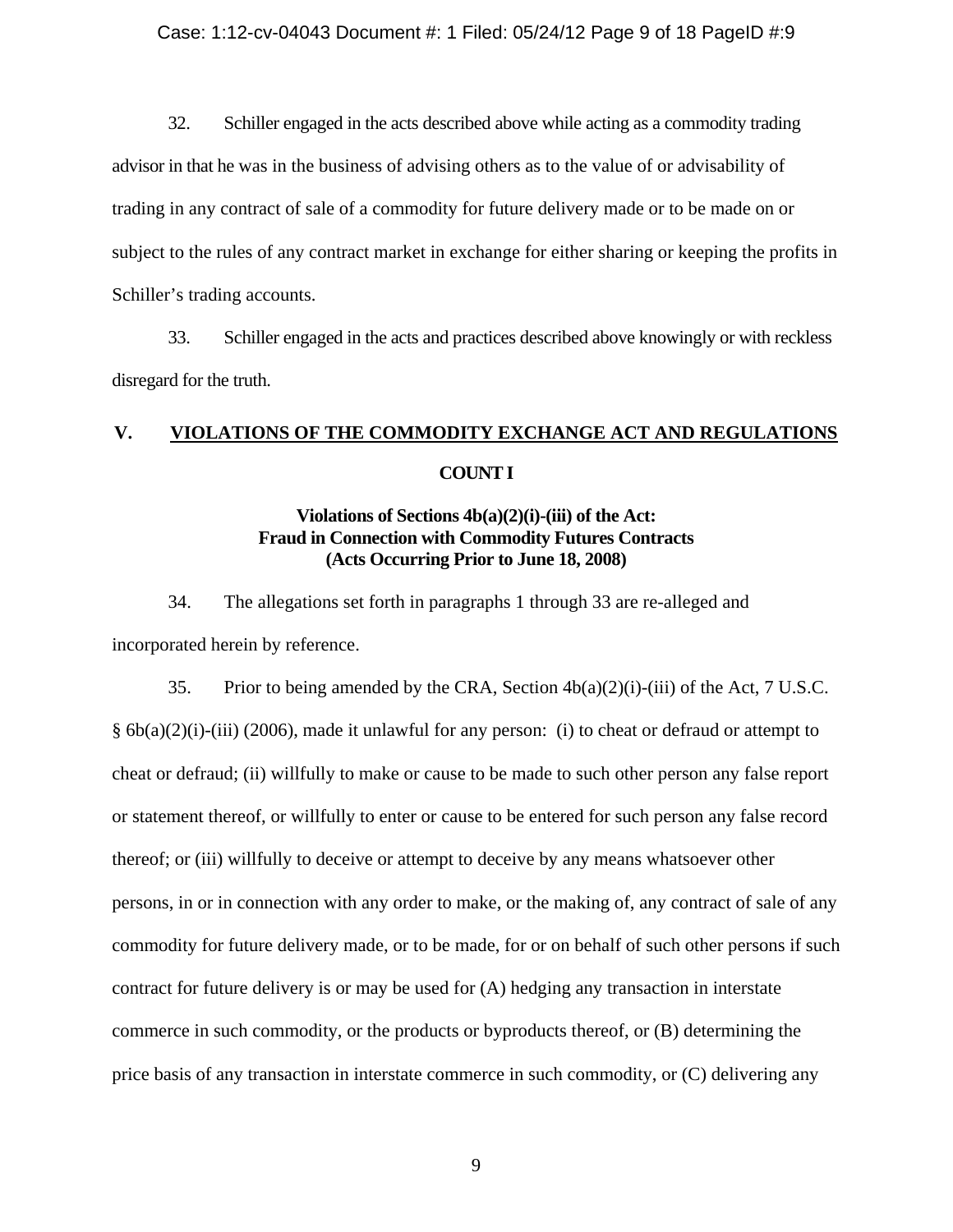#### Case: 1:12-cv-04043 Document #: 1 Filed: 05/24/12 Page 10 of 18 PageID #:10

such commodity sold, shipped or received in interstate commerce for the fulfillment thereof, in connection with acts occurring before June 18, 2008.

36. As set forth above, during the relevant time, Schiller violated Section  $4b(a)(2)(i)$ and (iii) of the Act, 7 U.S.C. § 6b(a)(2)(i), (iii) (2006), with respect to acts occurring before June 18, 2008, in that he cheated or defrauded, or attempted to cheat or defraud, and willfully deceived, or attempted to deceive by, among other things, (i) fraudulently soliciting members of the public to allow him to direct the trading in a commodity futures trading account, (ii) making, causing to be made, and distributing account statements to investors who entrusted their funds with Schiller that contained false information of exceptional profits, large account equity balances, and accounts in the names of LLCs of which the clients were members, and (iii) misappropriating investor funds.

37. Each misrepresentation or omission of material fact, issuance of a false statement, and act of misappropriation, including but not limited to those specifically alleged herein, is alleged as a separate and distinct violation of Sections  $4b(a)(2)(i)$ -(iii) of the Act, 7 U.S.C. §  $6b(a)(2)(i)$ -(iii), with respect to acts occurring before June 18, 2008.

#### **COUNT II**

## **Violations of Sections 4b(a)(1)(A)-(C) of the Act: Fraud in Connection with Commodity Futures Contracts (Acts occurring on or after June 18, 2008)**

38. The allegations set forth in paragraphs 1 through 33 are re-alleged and incorporated herein by reference.

39. Sections  $4b(a)(1)(A)-(C)$  of the Act, to be codified at 7 U.S.C. §§  $6b(a)(1)(A)-(C)$ , provide, in relevant part, that it is unlawful for any person, in or in connection with any order to make or the making of a futures contract, for or on behalf of any other person, (A) to cheat or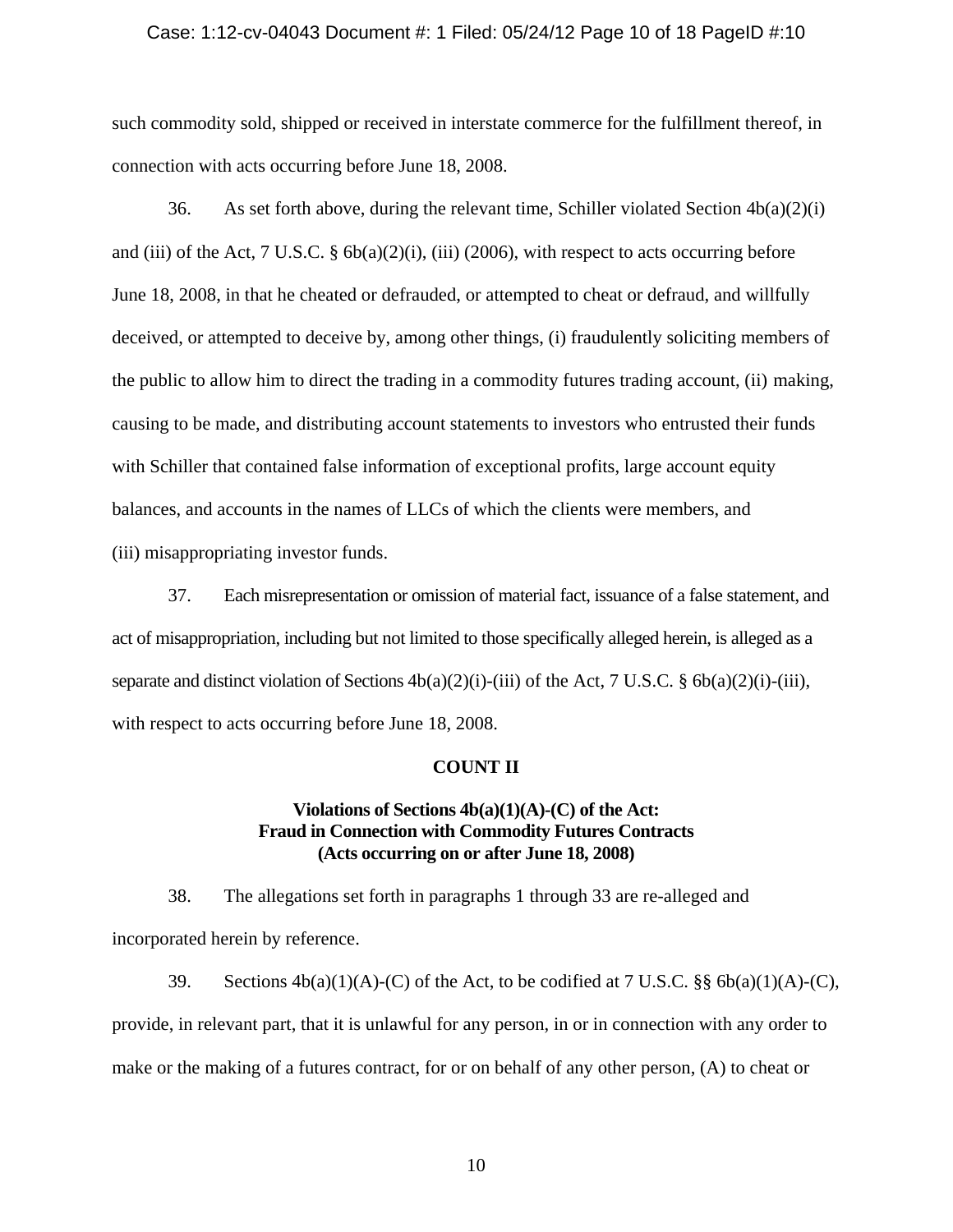#### Case: 1:12-cv-04043 Document #: 1 Filed: 05/24/12 Page 11 of 18 PageID #:11

defraud or attempt to cheat or defraud another person, (B) willfully to make or cause to be made to the other person any false report or statement or willfully to enter or cause to be entered for the other person any false record, or (C) willfully to deceive or attempt to deceive such other person by any means whatsoever in regard to any such order or contract or the disposition or execution of any such order or contract for such other person, in connection with acts occurring on or after June 18, 2008.

40. As set forth above, during the relevant time, Schiller violated Sections  $4b(a)(1)(A)-(C)$  of the Act, to be codified at 7 U.S.C. §§  $6b(a)(1)(A)-(C)$ , with respect to Acts occurring on or after June 18, 2008, by, among other things, (i) fraudulently soliciting members of the public to allow him to direct the trading in a commodity futures trading account, (ii) making, causing to be made, and distributing account statements to investors who entrusted their funds with Schiller that contained false information of exceptional profits, large account equity balances, and accounts in the names of LLCs of which the clients were members, and (iii) misappropriating investor funds.

41. Each misrepresentation or omission of material fact, issuance of a false statement, and act of misappropriation, including but not limited to those specifically alleged herein, is alleged as a separate and distinct violation of Sections  $4b(a)(1)(A)-(C)$  of the Act, to be codified at 7 U.S.C. §§ 6b(a)(1)(A)-(C), with respect to acts occurring on or after June 18, 2008.

#### **COUNT III**

## **Violations of Section 4o(1) of the Act: Commodity Trading Advisor Fraud**

42. The allegations set forth in paragraphs 1 through 33 are re-alleged and incorporated herein by reference.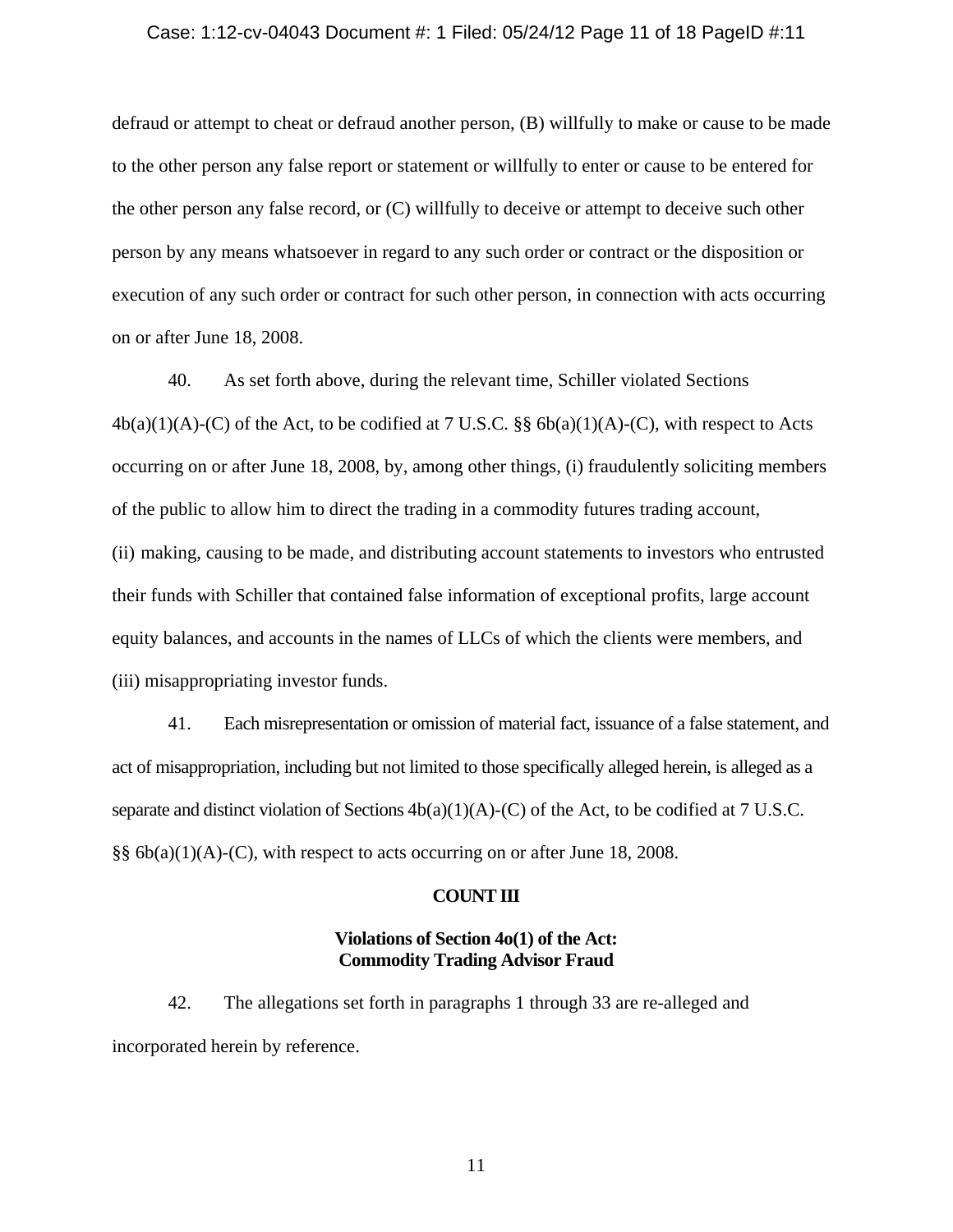#### Case: 1:12-cv-04043 Document #: 1 Filed: 05/24/12 Page 12 of 18 PageID #:12

43. Prior to July 16, 2011, Section 1a(6) of the Act, 7 U.S.C. § 1a(5) (2006), defined a Commodity Trading Advisor ("CTA") as any person who, for compensation or profit, engages in the business of advising others, either directly or through publications, writings, or electronic media, as to the value of or advisability of trading in any contract of sale of a commodity for future delivery made or to be made on or subject to the rules of any contract market or derivatives transaction execution facility, any commodity option or any leverage transaction; or, for compensation or profit, and as part of a regular business, issues or promulgates analyses or reports concerning any of the activities referred to above. Upon the effective date of the Dodd-Frank Wall Street Reform and Consumer Protection Act, Pub. L. No. 111-203, §§ 701-774, 124 Stat. 1376, 1641 *et seq*. (2010), on July 16, 2011, the definition of a CTA was expanded and redesignated in Section 1a(12) of the Act, to be codified at 7 U.S.C. § 1a(12).

44. Section 4o(1) of the Act, 7 U.S.C. § 6o(1) (2006), prohibits any CTA from using the mails or any other means of interstate commerce to:

> (A) employ any device, scheme or artifice to defraud any client or participant or prospective client or participant; or

> (B) engage in any transaction, practice or course of business which operates as a fraud or deceit upon any client or participant or prospective participant.

45. As set forth above, Schiller acted as a CTA by directly advising others regarding the value or advisability of trading in futures contracts, through publications, or writings or electronic media, for compensation or profit. In connection with such conduct, Schiller used the mails and other means or instrumentalities of interstate commerce, directly or indirectly, to engage in business as a CTA.

46. As alleged above, during the relevant time, while acting as a CTA, Schiller, through the means or instrumentalities of interstate commerce, employed a device, scheme or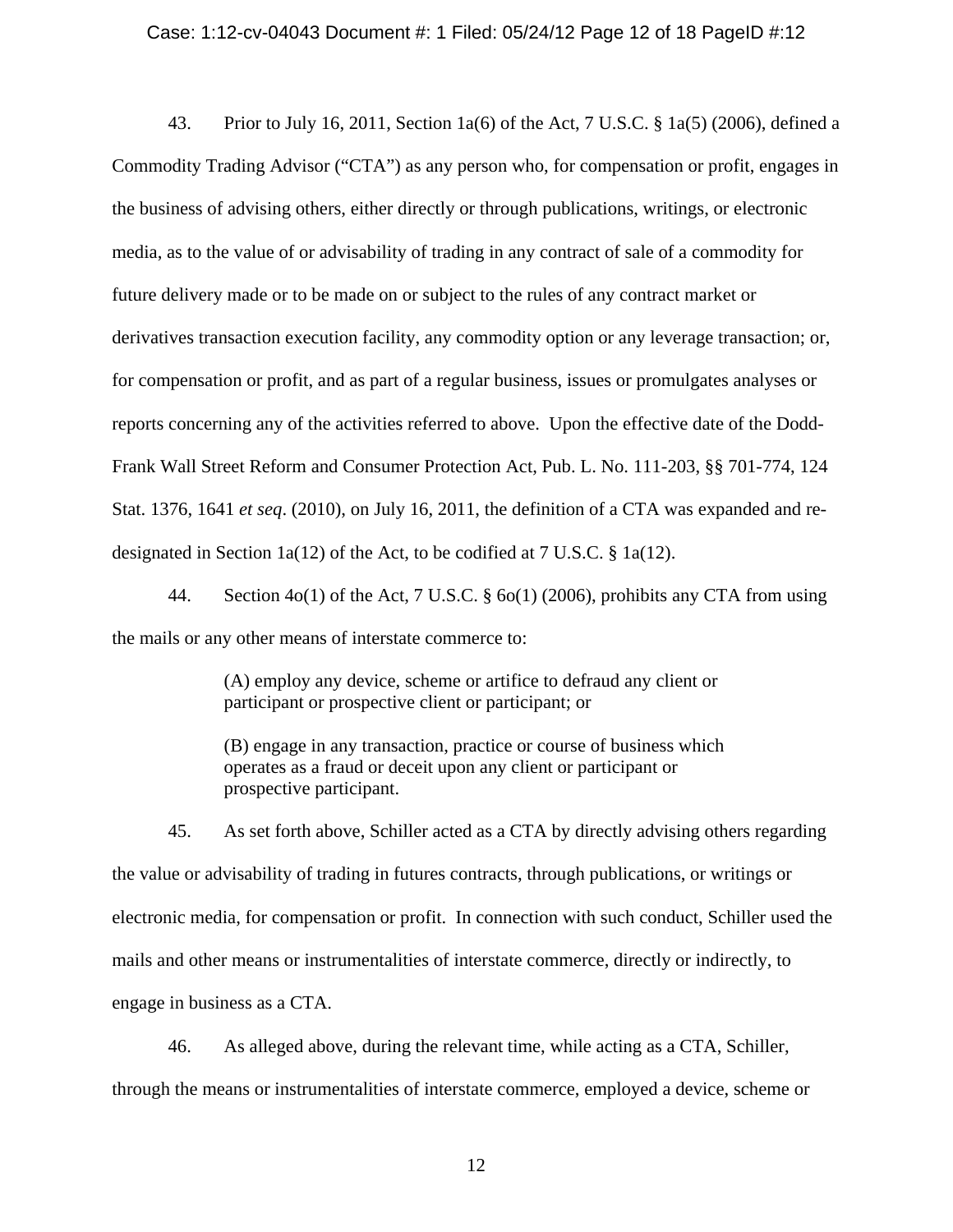### Case: 1:12-cv-04043 Document #: 1 Filed: 05/24/12 Page 13 of 18 PageID #:13

artifice to defraud his CTA clients and engaged in a transaction, practice or course of business that operated as a fraud or deceit upon his CTA investors and prospective investors. This included, but was not limited to, (1) failing to disclose that he was not a profitable commodity futures trader; (2) omitting the fact that he did not open a trading account in the name of the investor's LLC but rather individual trading accounts which the investors had no access; (3) creating and distributing false account statements to investors and prospective investors touting equity balances in trading accounts in Schiller's name and in the name of the LLC ranging from \$500,000 to over \$8 million; and (4) misappropriated investor funds for his personal use. Consequently, he violated Section  $4o(1)(A)$  and (B) of the Act, 7 U.S.C. §  $6o(1)(A)$  and  $(B)$ .

47. Each act of misappropriation, misrepresentation or omission of material fact, and issuance of a false report, including but not limited to those specifically alleged herein, is alleged as a separate and distinct violation of Section 4o(1) of the Act, 7 U.S.C. § 6o(1).

### **COUNT IV**

# **Violations of Section 6(c)(1) of the Act, as Amended, and Regulation 180.1(a): Fraud by Manipulative or Deceptive Devices or Contrivances (Acts Occurring on or after August 15, 2011)**

48. The allegations set forth in paragraphs 1 through 33 are re-alleged and

incorporated herein by reference.

49. Section  $6(c)(1)$  of the Act, as amended, to be codified at 7 U.S.C. § 9(1), provides,

in relevant part:

It shall be unlawful for any person, directly or indirectly, to use or employ or attempt to use or employ, in connection with any swap, or a contract of sale of any commodity in interstate commerce, or for future delivery on or subject to the rules of any registered entity, any manipulative or deceptive device or contrivance, in contravention of such rules and regulations as the Commission shall promulgate . . . .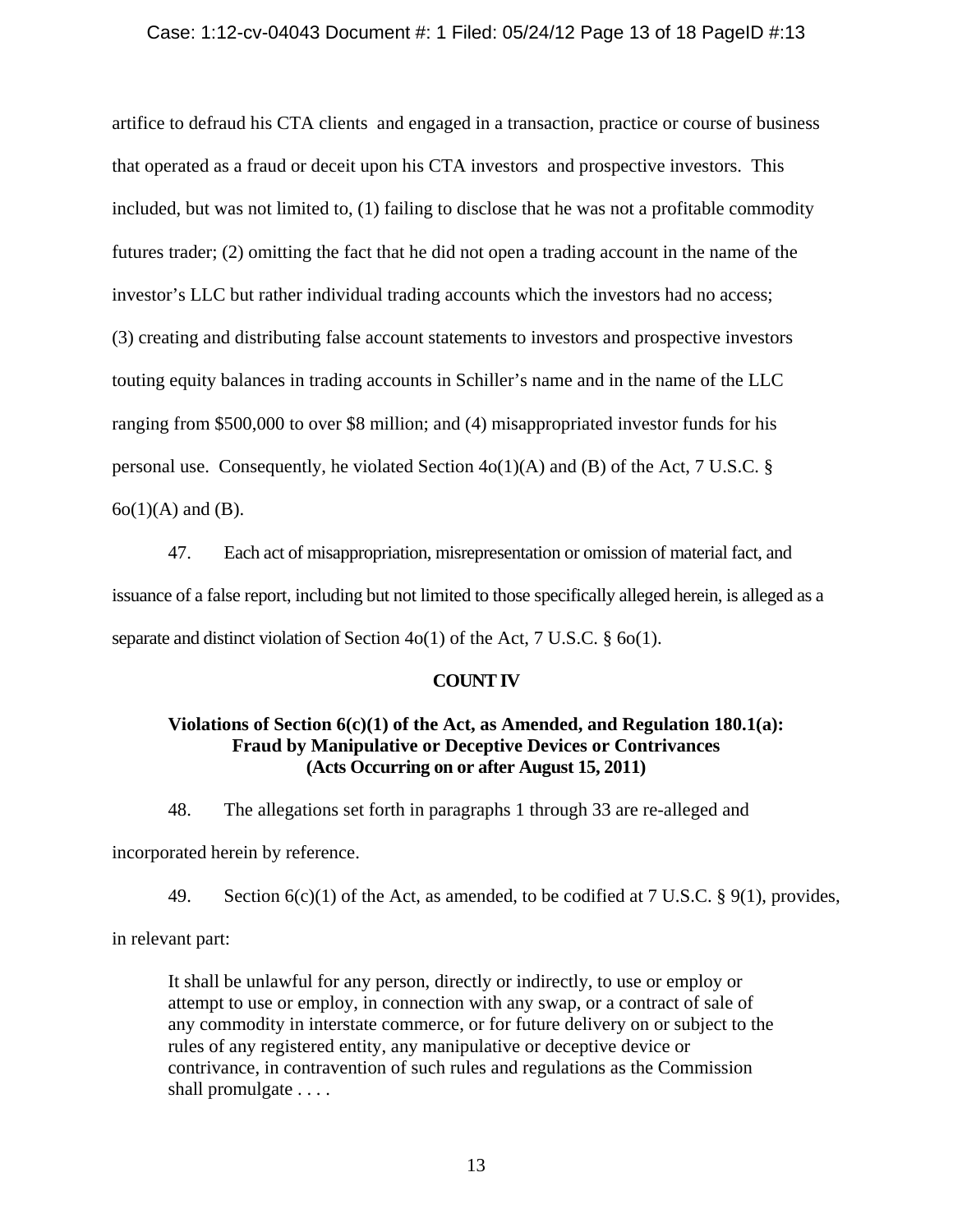50. Regulation 180.1(a) provides, in relevant part:

It shall be unlawful for any person, directly or indirectly, in connection with any swap, or contract of sale of any commodity in interstate commerce, or contract for future delivery on or subject to the rules of any registered entity, to intentionally or recklessly:

(1) Use or employ, or attempt to use or employ, any manipulative device, scheme, or artifice to defraud;

(2) Make, or attempt to make, any untrue or misleading statement of a material fact or to omit to state a material fact necessary in order to make the statements made not untrue or misleading;

(3) Engage, or attempt to engage, in any act, practice, or course of business, which operates or would operate as a fraud or deceit upon any person . . . .

51. Since August 15,  $2011<sup>1</sup>$  and continuing to at least February 2012, Schiller used or

employed manipulative or deceptive devices or contrivances in connection with his solicitation and acceptance of investor funds including, but not limited to, (1) failing to disclose that he was not a profitable commodity futures trader; (2) omitting the fact that he did not open a trading account in the name of the investor's LLC but instead opened and traded individual trading accounts to which the investors had no access; (3) creating and distributing false account statements to investors and prospective investors touting equity balances in trading accounts in Schiller's name and in the name of the LLC ranging from \$500,000 to over \$8 million; and (4) misappropriating investor funds for his personal use.

52. By this conduct, Schiller violated Section  $6(c)(1)$  of the Act, as amended, to be codified at 7 U.S.C. § 9, and Regulation 180.1(a), 17 C.F.R. § 180.1(a) (2011).

 $\overline{a}$ 

<sup>&</sup>lt;sup>1</sup> The amendment to Section  $6(c)(1)$  and Regulation 180.1 became effective on August 15, 2011, and therefore Count IV only applies to conduct on or after that date. *See* 76 F.R. 41,398, July 14, 2011 (¶ 31,990).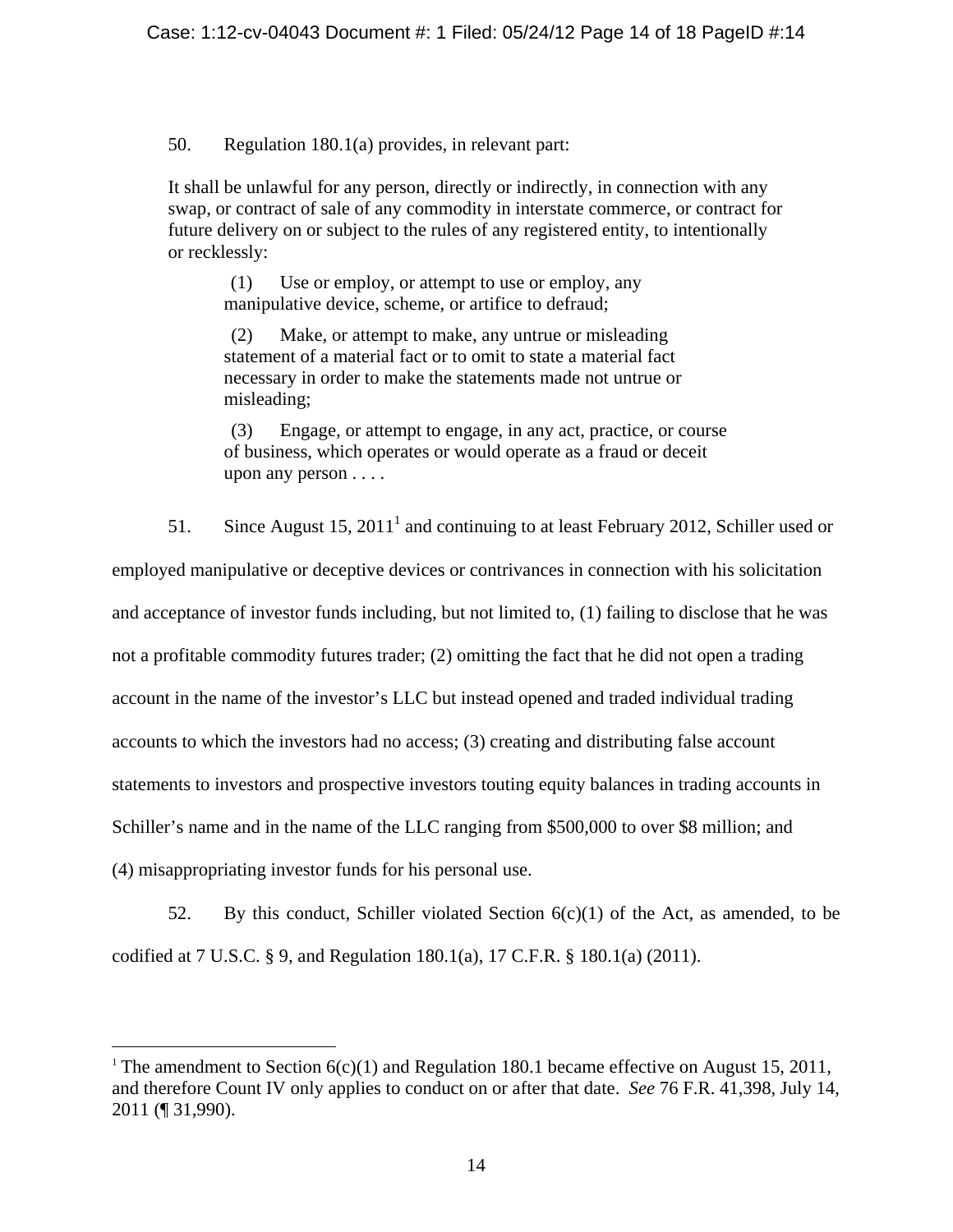#### Case: 1:12-cv-04043 Document #: 1 Filed: 05/24/12 Page 15 of 18 PageID #:15

53. Schiller engaged in the acts and practices described above knowingly or with reckless disregard for the truth.

54. Each manipulative or deceptive device or contrivance used or employed on or after August 15, 2011, including but not limited to those specifically alleged herein, is alleged as a separate and distinct violation of Section  $6(c)(1)$  of the Act, as amended, to be codified at 7 U.S.C. § 9, and Regulation 180.1(a), 17 C.F.R. §180.1(a) (2011).

#### **VI. RELIEF REQUESTED**

**WHEREFORE,** the Commission respectfully requests that the Court, as authorized by Section 6c of the Act, 7 U.S.C. § 13a-l (2006), and pursuant to its own equitable powers, enter:

a) Enter an order finding Schiller liable for violating: Sections  $4b(a)(2)(i)-(iii)$ , 7 U.S.C. § 6b(a)(2)(i)-(iii) (2006), with respect to acts committed before June 18, 2008; Sections  $4b(a)(1)(A)-(C)$ , as amended, to be codified at 7 U.S.C. §§  $6b(a)(1)(A)-(C)$ , with respect to acts committed on or after June 18, 2008; Section  $6(c)(1)$  of the Act, as amended, to be codified at 7 U.S.C. § 9; and Section 4o of the Act, 7 U.S.C. § 6o (2006); and Regulation 180.1(a), 17 C.F.R. § 180.1(a)(2011)

b) An order of permanent injunction prohibiting Schiller and any of his agents, servants, employees, assigns, attorneys, and persons in active concert or participation with Schiller, including any successor thereof, from, directly or indirectly:

> (i) engaging in conduct in violation of Sections  $4b(a)(1)(A)-(C)$  of the Act, as amended, to be codified at 7 U.S.C.  $\S$  6b(a)(1)(A)-(C), Section 6(c)(1) of the Act, as amended, to be codified at 7 U.S.C. § 9, Section 4o, and Regulation 180.1(a), 17 C.F.R. § 180.1(a) (2011);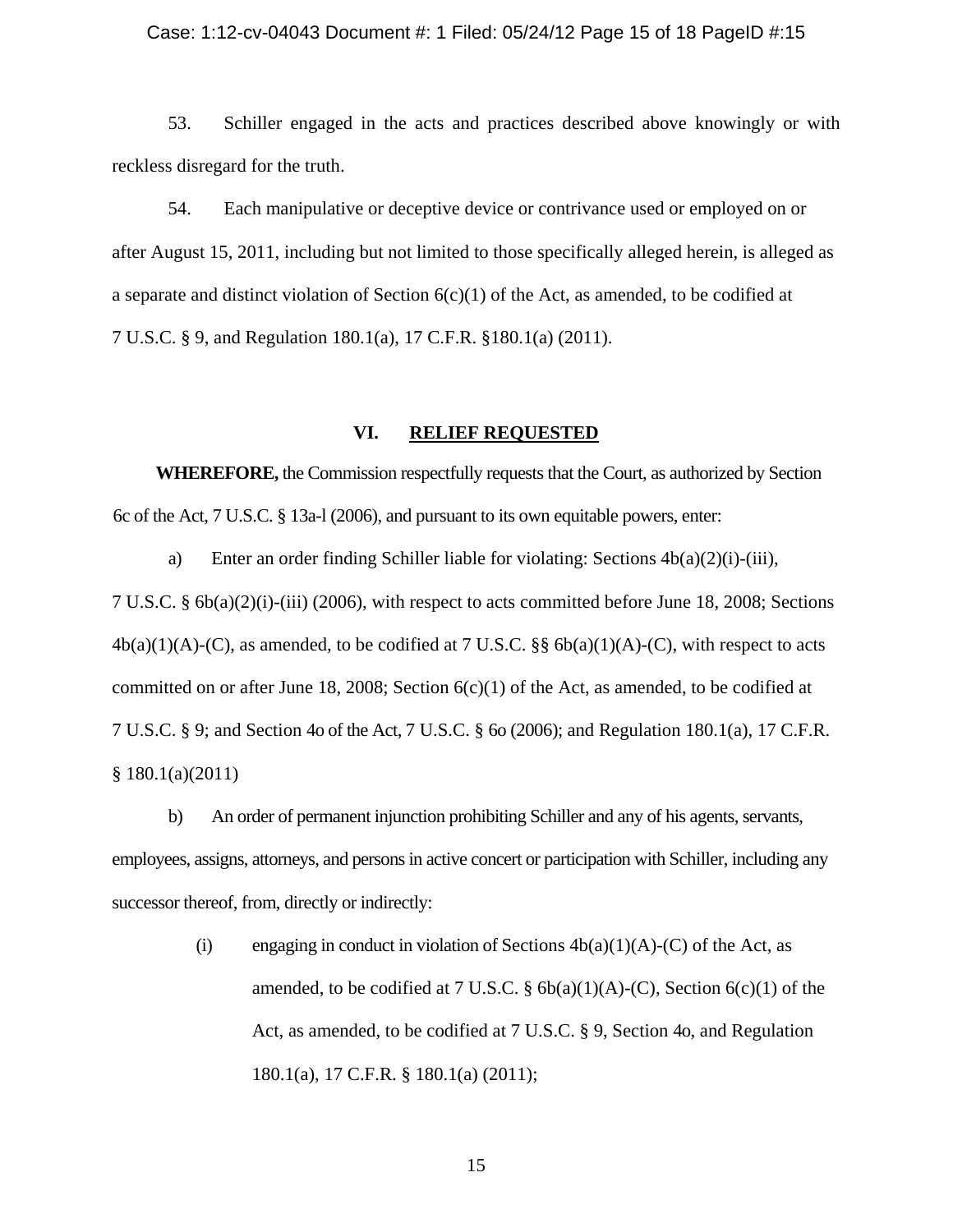- (ii) trading on or subject to the rules of any registered entity (as that term is defined in Section la of the Act, as amended, to be codified at 7 U.S.C. § la);
- (iii) entering into any transactions involving commodity futures, options on commodity futures, commodity options (as that term is defined in Regulation 1.3(hh), 17 C.F.R. § 1.3(hh) (2011)) ("commodity options"), security futures products, and/or foreign currency (as described in Sections  $2(c)(2)(B)$  and  $2(c)(2)(C)(i)$  of the Act, 7 U.S.C.  $\S\S 2(c)(2)(B)$  and  $2(c)(2)(C)(i)$  (Supp. III 2009)) ("forex contracts"), for his own personal account or for any account in which he has a direct or indirect interest;
- (iv) having any commodity futures, options on commodity futures, commodity options, security futures products, and/or forex contracts traded on his behalf;
- (v) controlling or directing the trading for or on behalf of any other person or entity, whether by power of attorney or otherwise, in any account involving commodity futures, options on commodity futures, commodity options, security futures products, and/or forex contracts;
- (vi) soliciting, receiving, or accepting any funds from any person for the purpose of purchasing or selling any commodity futures, options on commodity futures, commodity options, and/or forex contracts;
- (vii) applying for registration or claiming exemption from registration with the Commission in any capacity, and engaging in any activity requiring such registration or exemption from registration with the Commission, except as provided for in Regulation 4.14(a)(9), 17 C.F.R. § 4.14(a)(9) (2011);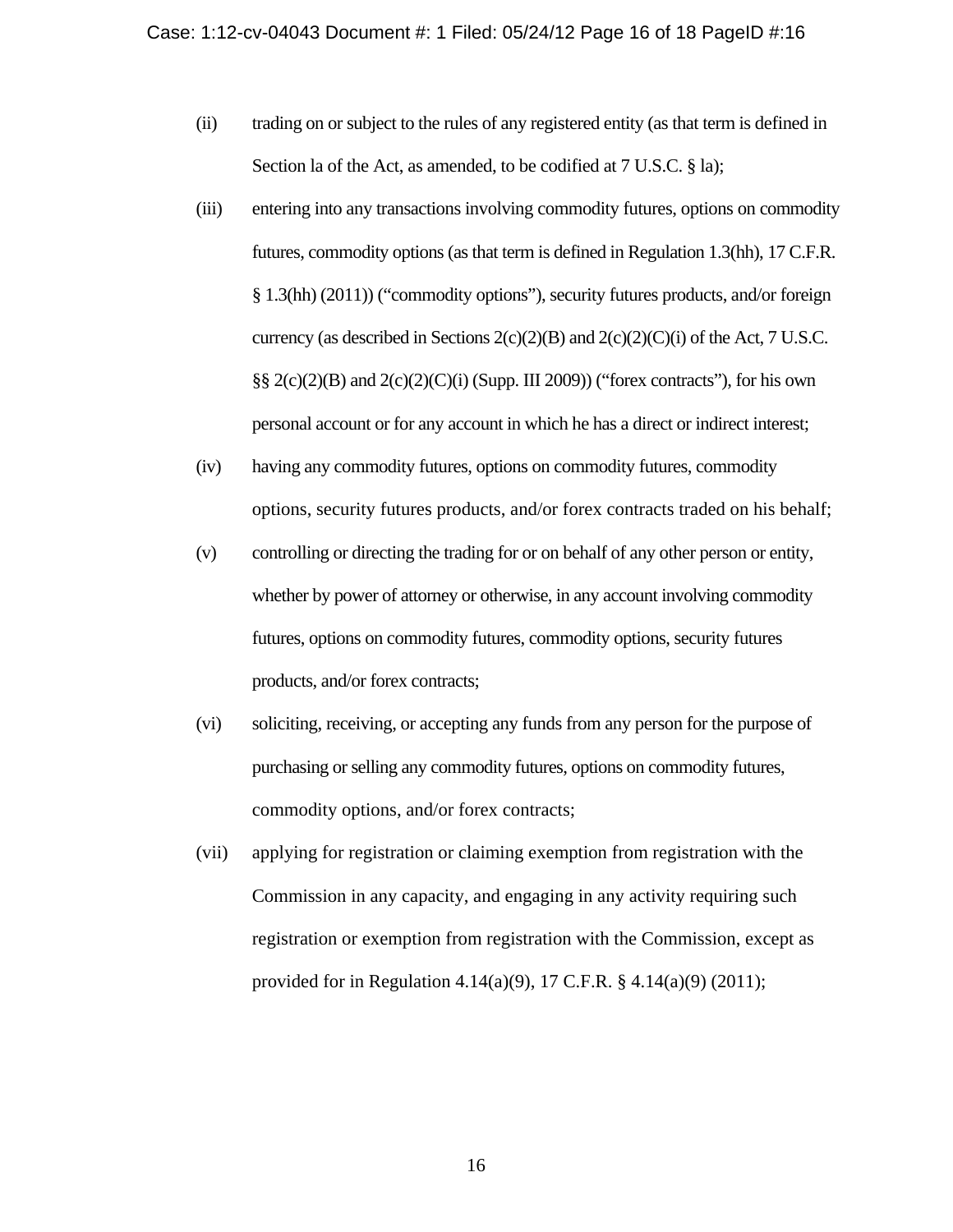(viii) acting as a principal (as that term is defined in Regulation 3.1(a), 17 C.F.R. § 3.1(a) (2011)), agent or any other officer or employee of any person (as that term is defined in Section 1a of the Act, as amended, 7 U.S.C. § 1a (Supp. III 2009) registered, exempted from registration or required to be registered with the Commission except as provided for in Regulation 4.14(a)(9), 17 C.F.R.  $§$  4.14(a)(9) (2011);

c) An order directing Schiller to make full restitution to every person or entity whose funds Schiller received or caused another person or entity to receive as a result of acts and practices that constituted violations of the Act and the Regulations, as described herein, and preand post-judgment interest thereon from the date of such violations;

d) An order directing Schiller, as well as any successors to Schiller, to disgorge, pursuant to such procedure as the Court may order, all benefits received from the acts or practices which constitute violations of the Act and the Regulations, as described herein, and preand post-judgment interest thereon from the date of such violations;

e) An order directing Schiller to pay a civil monetary penalty for each violation of the Act described herein, plus post-judgment interest, in the amount of the higher of: 1) \$140,000 for each violation of the Act and Regulations committed on or after October 23, 2008; 2) \$130,000 for each violation of the Act and Regulations committed between October 23, 2004 and October 22, 2008; or 3) triple the monetary gain to Schiller for each violation of the Act and the Regulations, plus post-judgment interest;

f) An order requiring Schiller to pay costs and fees as permitted by 28 U.S.C. §§ 1920 and 2412(a)(2) (2006); and

g) Such other and further relief as the Court deems proper.